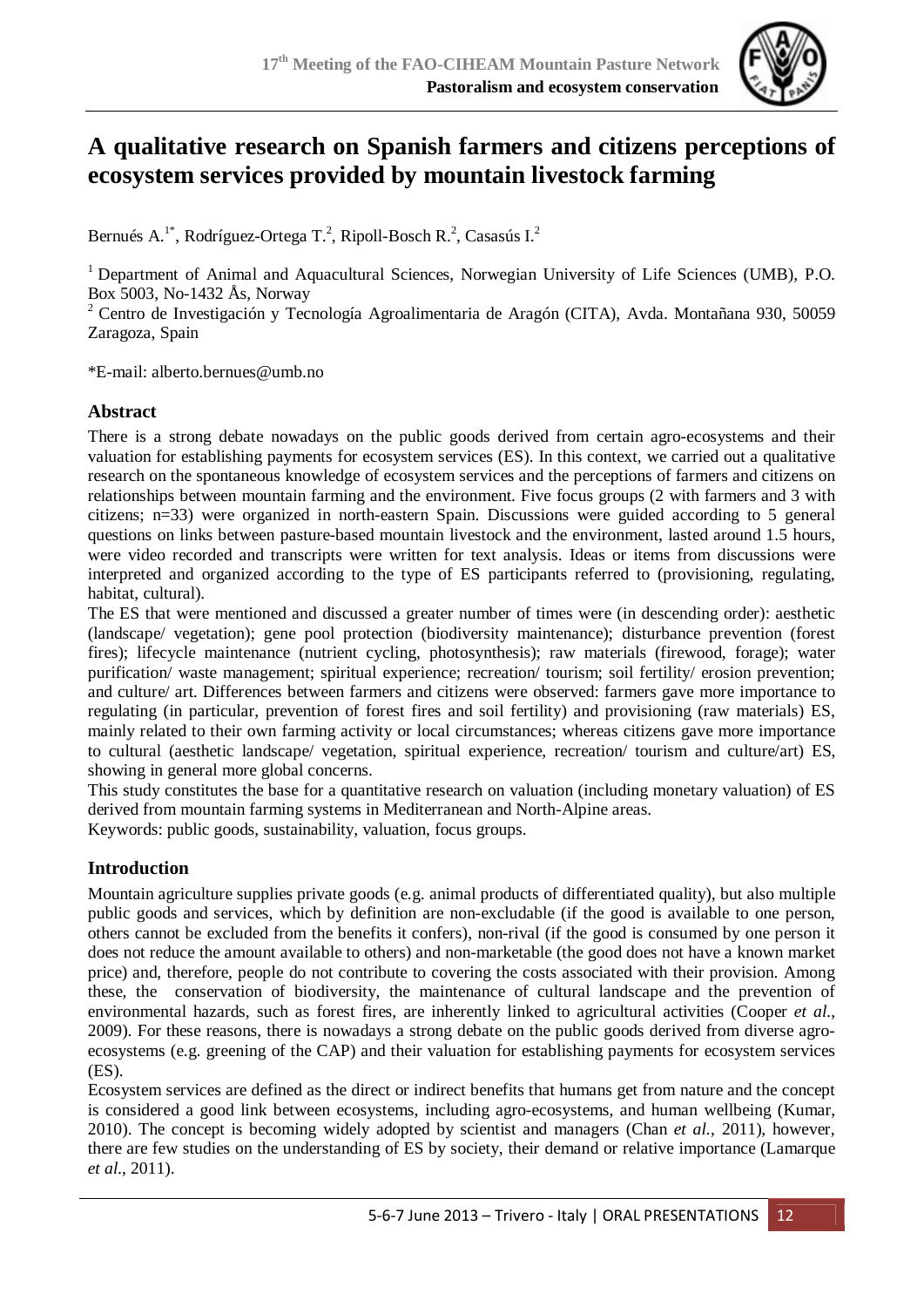

In this context, the objective of this research was to gain information on the spontaneous knowledge and perceptions of farmers and citizens about ES provided by mountain agriculture.

# **Material and methods**

We organized five Focus Groups (FG) (2 with livestock farmers,  $n=11$ , and 3 with citizens,  $n=22$ ) to generically discuss about relationships between pasture-based mountain livestock and the environment in North-East Spain. FGs lasted approximately 1.5 hours and were conducted by a moderator according to 5 general questions. 1. Do you know the term "ecosystem services"? 2. How do you think livestock production affects the environment and vice versa? 3. How these relationships between livestock production and the environment affect you? 4. What geographical areas/ places can you identify that show the effect of livestock on the environment? 5. Should society pay for the delivery of environmental services? Who? In what way? Participants were asked to reflect individually on the questions for about 10 minutes previous to the discussion and to write in their own words the responses or give examples. The sessions were video recorded and transcripts written for text analysis.

Items of information appearing in texts were divided in mentioned and discussed (when a particular item originated substantial debate among participants) and were counted to facilitate the presentation of results. The items corresponding to ES were classified in *provisioning* (products obtained from ecosystems); *regulating* (benefits obtained from the regulation of ecosystem processes); *habitat* (necessary for the production of all other ecosystem services); and *cultural* (nonmaterial benefits people obtain from ecosystems through spiritual enrichment, cognitive development, reflection, recreation, and aesthetic experiences), following the definitions by the Millennium Ecosystem Assessment (2005) and the classification proposed by TEEB (The Economics of Ecosystems and Biodiversity) (Kumar, 2010). Other items of information about mountain farming and agriculture in general were classified in *farm economics*, *social issues* at the farm level, *socio-economic context* and *policy/ legal context*, but are not presented in this paper.

#### **Results and discussion**

Not a single participant in the FG discussions affirmed to know the term "ecosystem services". A number of them showed a good intuitive understanding of the concept; for example "*goods that nature provide to society*", "*utility of diverse natural environments*" or "*economic benefits from nature*". However, others interpreted the term as the responsibility of humans to preserve nature.

Figure 1 shows the relative frequency of number of times that ES were mentioned grouped per type (provisioning, regulating, habitat and cultural). Farmers tended to speak more often about regulating and habitat ES, followed by provisioning services. However, citizens spoke predominantly about cultural ES (around 50% of items mentioned), being the other types equal in relative importance.



Figure 1: Relative importance of types of ecosystem services (% of times mentioned)

Figure 2 shows the number of times that individual ES were mentioned. Globally, the more frequent were (in descending order): aesthetic (landscape/ vegetation), gene pool protection (biodiversity maintenance), lifecycle maintenance (nutrient cycling, photosynthesis), provision of raw materials (firewood, forage), disturbance prevention (forest fires), water purification/ waste management, soil fertility/ erosion prevention, and other cultural ES such as spiritual experience, recreation and culture.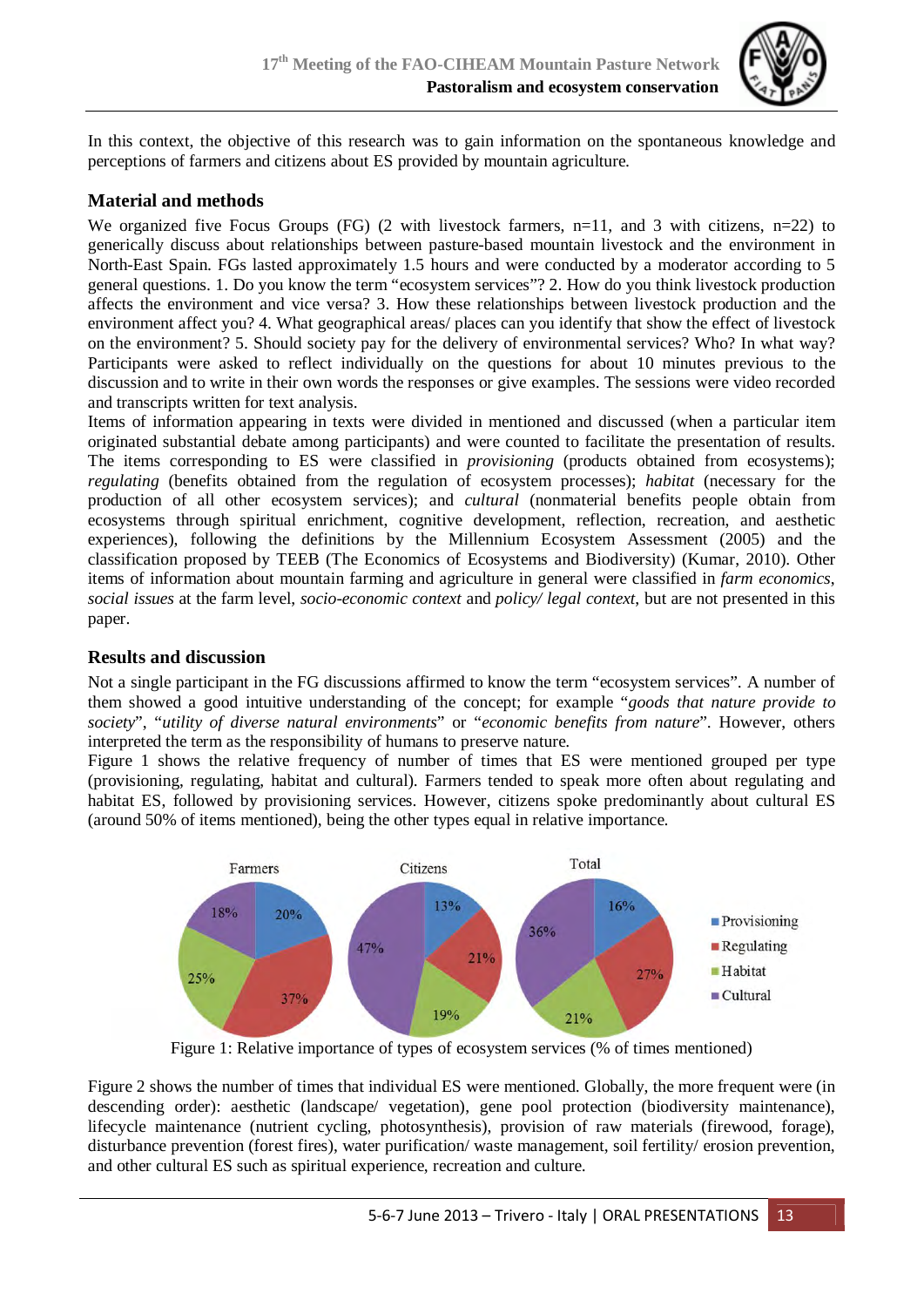

However, there were some differences between the perception of farmers and citizens. Farmers gave more importance (mentioned a larger number of times) to regulating ES such as disturbance prevention (forest fires) and soil fertility/ erosion prevention, and provisioning ES such as raw materials (mainly forage for animals and firewood). Citizens gave more importance to all cultural ES, in particular the aesthetic value (landscape/ vegetation).





Ecosystem services (times discussed)

Figure 3: Number of times that different ecosystem services were discussed in the FG

Figure 3 shows the number of times that different ES originated discussions among FG participants. Two issues originated a large share of the discussions among participants; these were the maintenance of cultural landscape and natural vegetation and the prevention and control of forest fires (especially among farmers). The loss of cultural landscapes, the encroachment of vegetation and the risk of wildfires are often pointed out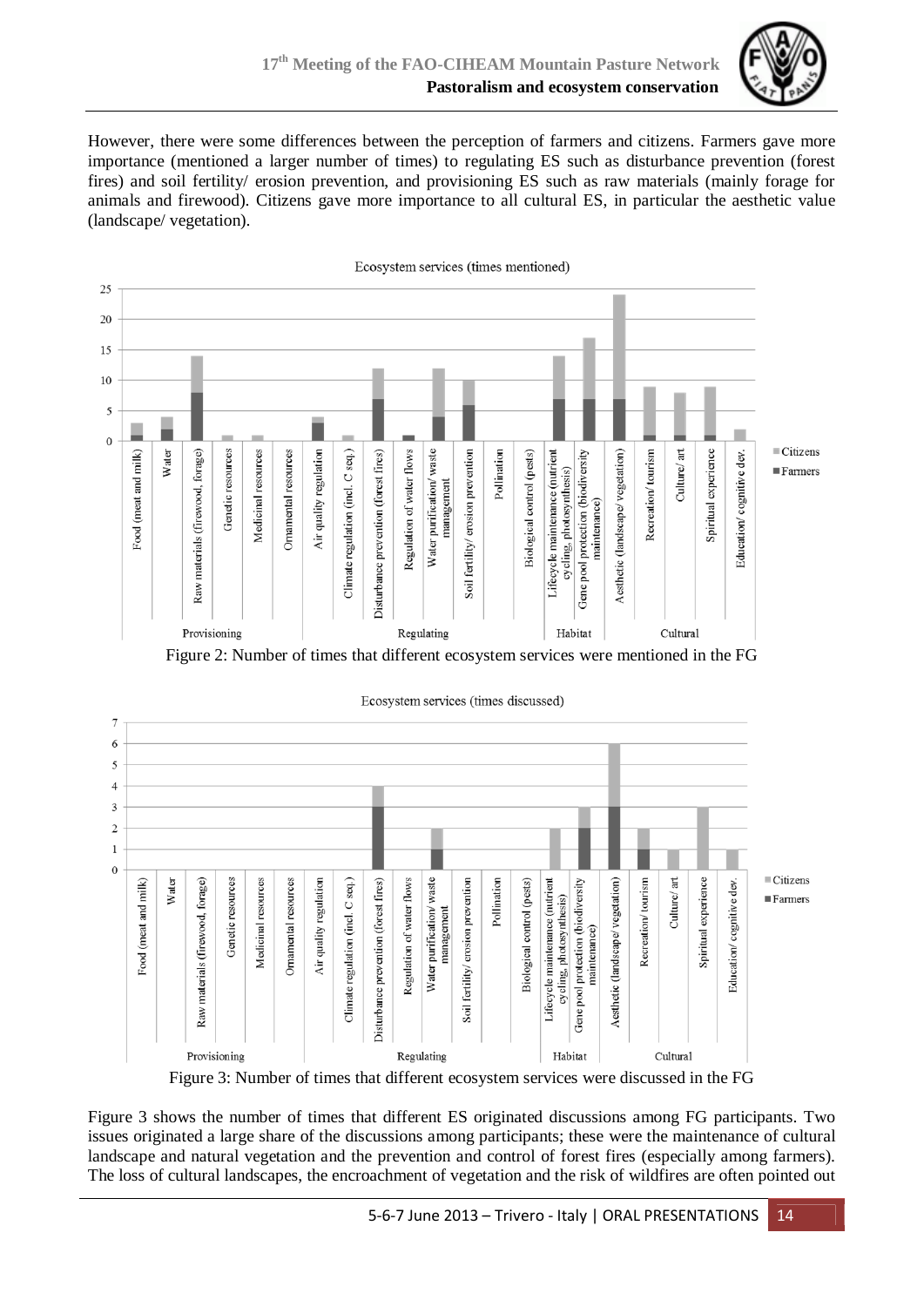

as major concerns when discussing agriculture-environment interactions in Mediterranean conditions, for example Ruiz-Mirazo *et al.* (2011) and Riedel *et al.* (2013). All cultural ES originated a stronger debate among citizens, especially on issues related to spiritual experience (see Daniel *et al.* (2012) for a review on the importance of cultural services).

It is noteworthy the case of habitat ES. These basic ES were identified by participants but expressed in different manner to the formal terminology. For example, for lifecycle maintenance participants used other more familiar terms like "balance" and "equilibrium" of different components of nature. For gene pool protection, terms like diversity of wild species, flora and fauna, and biodiversity were used, but there were contrary opinions between farmers and citizens on the positive or negative effect of mountain farming of wild species and vice versa, as also pointed out by Ripoll-Bosch *et al.* (2012).

In general, the results indicate that farmers gave more importance to ES directly related to their own farming activity or local circumstances; whereas citizens showed in general more global concerns. These results are in agreement with Lamarque *et al.* (2011) that also found that ES that are more visible or familiar to humans, such as cultural landscape, are more easily identified and valued. Moreover, farmers and citizens valued differently some ES derived from mountain farming according to their capacity to satisfy individual needs or interests (Martín-López *et al.*, 2012).

A good understanding of the social demands in terms of ES should be required when designing agrienvironmental policies. These policies should take into account the views of stakeholders with different roles and interests. However, although land use managers (farmers) and tax payers (citizens) have some divergent views, they also share a large number of concerns on the relationships between mountain farming and the environment and other sustainability issues not discussed here.

There is a need to establish concrete policy targets for the provision of public goods and objectively value (also in monetary terms) the positive externalities of pasture-based mountain agriculture, so we can compensate farmers in an equitable way for the public goods they deliver (Bernués *et al.*, 2011).

This study constitutes the base for a quantitative research on valuation (including monetary valuation) of ES derived from mountain farming systems in the Mediterranean and Northern Europe.

## **Acknowledgements**

Projects: Marie Curie IEF Contract no. 299794 and INIA RTA2011-00133-C02-02. The second author has a pre-doctoral fellowship from INIA.

#### **References**

Millennium Ecosystem Assessment (2005) Ecosystems and Human Well-being: synthesis. Washington DC. Bernués A., Ruiz R., Olaizola A. Villalba, D. and Casasús, I. (2011) Sustainability of pasture-based livestock farming systems in the European Mediterranean context: Synergies and trade-offs. *Livestock Science*, 139, 44-57.

Cooper T., Hart K. and Baldock D. (2009) Provision of Public Goods through Agriculture in the European Union. Institute for European Environmental Policy, London.

Chan K.M.A., Hoshizaki L. and Klinkenberg, B. (2011) Ecosystem Services in Conservation Planning: Targeted Benefits vs. Co-Benefits or Costs? *PLoS ONE*, 6, e24378.

Daniel T.C., Muhar A., Arnberger A., Aznar O., Boyd J.W., Chan K.M.A., Costanza R., Elmqvist T., Flint C.G., Gobster P.H., Grêt-Regamey A., Lave R., Muhar S., Penker M., Ribe R.G., Schauppenlehner T., Sikor T., Soloviy I., Spierenburg M., Taczanowska K., Tam J. and von der Dunk A. (2012) Contributions of cultural services to the ecosystem services agenda. *Proceedings of the National Academy of Sciences*, doi: 10.1073/pnas.1114773109

Kumar P., (2010) The Economics of Ecosystems and Biodiversity: Ecological and Economic Foundations. Earthscan, London.

Lamarque P., Tappeiner U., Turner C., Steinbacher M., Bardgett R.D., Szukics U., Schermer M. and Lavorel S. (2011) Stakeholder perceptions of grassland ecosystem services in relation to knowledge on soil fertility and biodiversity. *Regional Environmental Change*, 11, 791-804.

Martín-López B., Iniesta-Arandia I., García-Llorente M., Palomo I., Casado-Arzuaga I., Amo D.G.D., Gómez-Baggethun E., Oteros-Rozas E., Palacios-Agundez I., Willaarts B., González J.A., Santos-Martín F.,